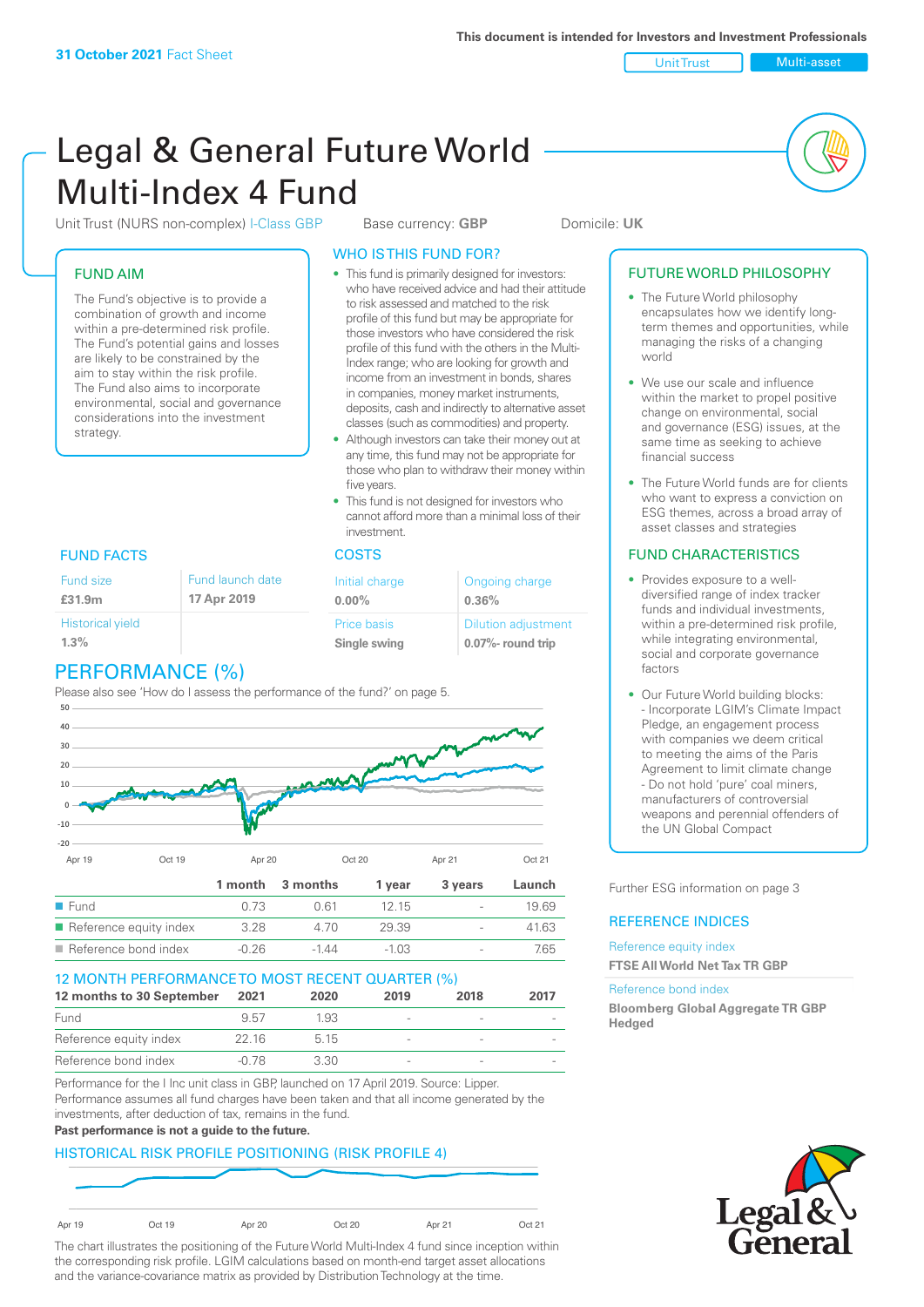Unit Trust (NURS non-complex) I-Class GBP

# PORTFOLIO BREAKDOWN

All data source LGIM unless otherwise stated. Totals may not sum due to rounding.





#### FUND MANAGERS

The fund managers have responsibility for managing the multi-index fund range. They are part of the Multi-Asset Funds (MAF) team in LGIM. This team focuses on designing and managing multi-asset funds that are tailored to match the specific objectives of various client types. The team sits within a wider Asset Allocation team which combines both depth of experience with a broad range of expertise from different fields, including fund management, investment consulting and risk management roles.

\*these holdings include allocations to quasi-sovereign bonds.

# TOP 10 HOLDINGS (%)

| L&G FW ESG Developed Equity Index Fund                    |     |
|-----------------------------------------------------------|-----|
| L&G FW ESG UK Equity Index Fund                           | 9.5 |
| Cash                                                      | 8.3 |
| <b>L&amp;G UK ESG Corporate Bonds ETF</b>                 | 7.0 |
| L&G All Stocks Gilt Index Trust                           | 5.5 |
| L&G Future World Global Credit Fund                       | 5.0 |
| L&G ESG Emerging Markets Government Bond (USD) Index Fund | 4.5 |
| L&G Global Inflation Linked Bond Index Fund               | 4.0 |
| L&G Japan Equity UCITS ETF                                | 3.8 |
| L&G ESG GBP Corporate Bond 0-5Y ETF                       | 3.0 |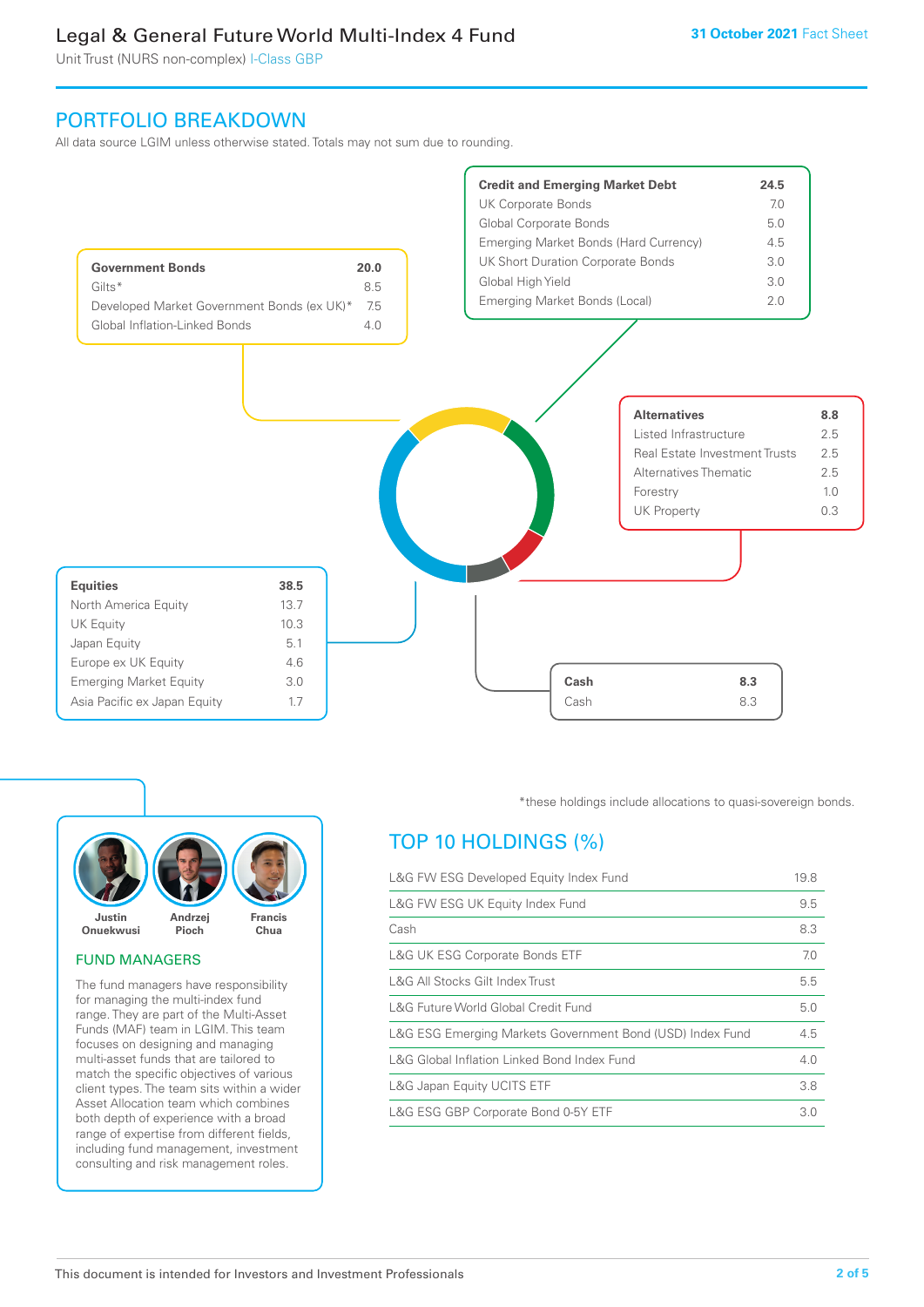Unit Trust (NURS non-complex) I-Class GBP

**54**

ESG score of comparator

# ESG COMMITMENT

From diesel emissions to oil spills, there have been many tangible examples in recent years of how failures in the way companies are run can have a harmful impact on the environment, society and investor returns. We believe responsible investing can mitigate the risk of such outcomes and has the potential to improve returns through the integration of environmental, social and governance (ESG) considerations, active ownership and longterm thematic analysis.

#### ESG SCORE

We score companies based on environmental, social and governance factors. The ESG Score is aligned to our engagement and voting activities. As a result, this portfolio has an aggregate ESG Score of **59** versus a mainstream comparator of **54**.

ESG scores and carbon metrics are calculated for the portion of the portfolio that invests in LGIM's Future World funds.



#### ENVIRONMENTAL PERFORMANCE

**/100 /100**

Carbon dioxide (CO2) is the most significant contributor to greenhouse gas emissions which are driving climate change. Compared to the unadjusted comparator, the fund will have a different exposure to current and future sources of carbon dioxide emissions.



**59**

ESG score of fund

#### CARBON RESERVES INTENSITY

Carbon reserves are fossil fuels (coal, oil and gas) which, if burnt, will become the carbon emissions of the future. To meet global climate change targets, the unabated use of fossil fuels is expected to decline over time.

The figures below are a measure of the size of carbon reserves held by the fund's underlying companies.

**79%** Lower carbon reserves intensity than the unadjusted comparator



Tonnes of CO<sub>2</sub>e<sup>i</sup> per \$1 million **of enterprise value including cash (EVIC)**

The fund has 79% lower carbon reserves intensity<sup>ii</sup> compared to the unadjusted comparator.

The difference in carbon reserves intensity means that for every \$1 million invested in the fund, the exposure to carbon reserves through the underlying companies is reduced by an amount equivalent to **1692 tonnes of CO<sub>2</sub>e** compared to having invested in the unadjusted comparator.



**47%** Lower carbon footprint than the unadjusted comparator

# CARBON FOOTPRINT

Following the global Paris Agreement on climate change, companies in all sectors are expected to reduce their emissions to prepare and adapt for a low-carbon economy.



**Tonnes of CO2 e per \$1 million of EVIC**

The fund has **47%** lower carbon footprint compared to the unadjusted comparator. Carbon footprint describes the relationship between the carbon emissions of a company and its EVIC<sup>ii</sup>.

The difference in carbon footprint means that the fund has selected companies where, for the same level of EVIC, the associated emissions<sup>iv</sup> are lower by **30 tonnes of CO<sub>2</sub>e** compared to the unadjusted comparator<sup>v</sup>.



For further information please go to www.lgim.com/esginfo Ø

**The comparator for this fund is a bespoke asset-weighted blend\* of Solactive market-capitalisation indices in equities and credit. \*The blend will evolve over time in line with the actual asset allocation of the multi-asset fund.**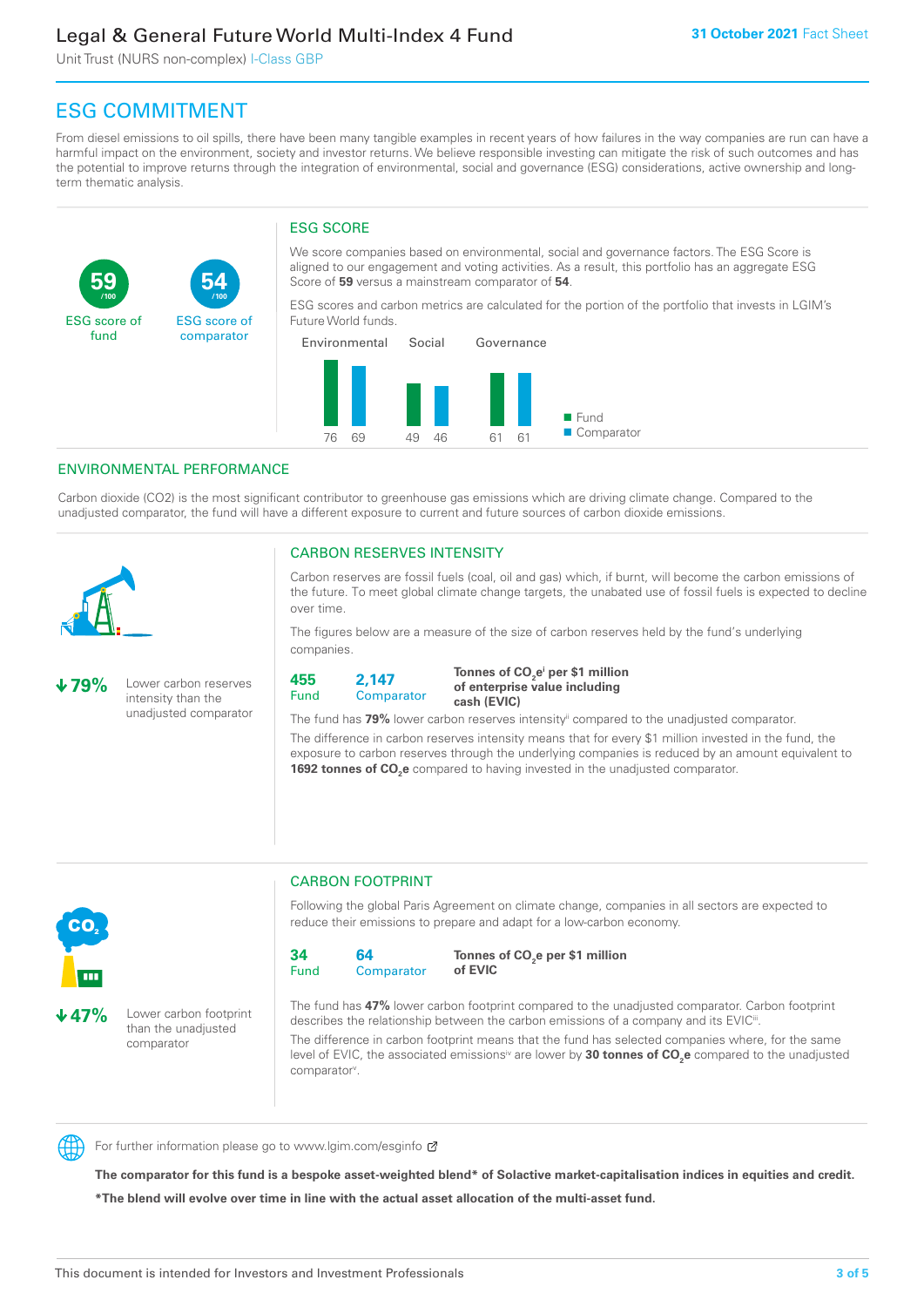Unit Trust (NURS non-complex) I-Class GBP

#### **NOTES**

 $^\mathrm{i}$  Carbon dioxide equivalent (CO<sub>2</sub>e) is a standard unit to compare the emissions of different greenhouse gases.

ii This metric looks at the embedded carbon in the fossil fuel reserves owned by a company, divided by a company's enterprise value (including cash), to adjust for company size. This represents a carbon reserves intensity score for a company.

iii The choice of this metric follows best practice recommendations from the **Task Force on Climate-related Financial Disclosures.**

iv Data on carbon emissions from a company's operations and purchased energy is used.

v This measure is the result of differences in the weights of companies between the index or the fund and the comparator, and does not depend on the amount invested in the fund. It describes the relative 'carbon efficiency' of different companies in the comparator (i.e. how much carbon was emitted per unit of sales) or in the fund, not the contribution of an individual investor in financing carbon emissions.

#### **Third Party Disclaimers and Information**

Unless otherwise indicated all data contained in this factsheet is sourced from Legal & General Investment Management Limited. Where this document contains third party data ("Third Party Data"), we cannot guarantee the accuracy, completeness or reliability of such Third Party Data and accept no responsibility or liability whatsoever in respect of such Third Party Data, or in respect of any loss or damage suffered by you, your client or any other party arising in connection with either the provision of Third Party Data or any inaccuracies, errors or omissions, regardless of cause in any Third Party Data.

Where we use third party data within this document, it is never used directly and instead it forms the basis of our own calculations; we do so under licence and with the providers' legal permission.

While all reasonable endeavours are taken to ensure the data provided is accurate, it is important to note that the data providers assume no responsibility for errors or omissions and cannot be held liable for damage arising from our use of their data within our calculations. Information is for recipients' internal use only.

Source: HSBC© HSBC 2021.

Powered by Refinitiv Information.

Powered by Sustainalytics 2021.

Source: ISS.